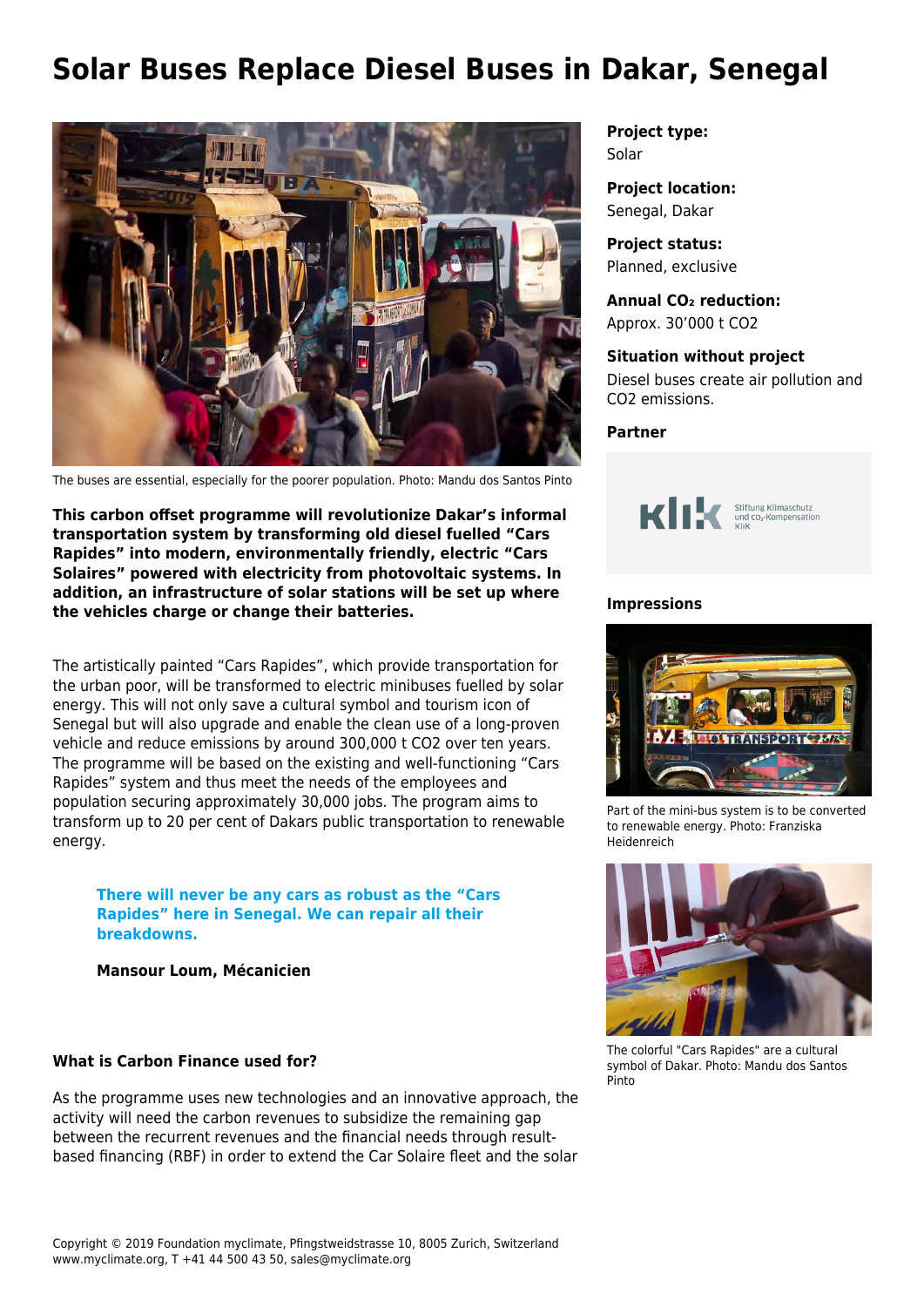station network. The subsidies are necessary to cover the higher costs, which arise through the new technologies with renewable energies, the necessary knowledge transfer, the assurance of ownership and quality, the P&D (?) development costs as well as the coordination process with government and the stakeholders. The latter is crucial to integrate the solar infrastructure into the existing urban structures.

### **The "Car Rapide" is part of the history of Senegal. This project preserves the historical heritage of national entrepreneurship with its innovative approach.**

# **Madeleine Diouf Sarr, Ministry of Environment, Senegal**

In short, the carbon revenue is needed for the following programme components:

- Reduction of the costs of solar components
- Subsidies for the Car Solaire transformation kit
- Coordination with the government and local authorities.

# **Who are the myclimate programme partners and the responsible state ministries?**

The government partner of the myclimate project partner EcoCar Solaire programme is CETUD, the public transport authority under the technical responsibility of the Ministry of Infrastructure and Transport (MITTD). It has direct access to 900 Cars Rapides already enrolled in the renewal programme and to be replaced by TATA/King-Long buses in the future. The EcoCar Solaire programme is also followed by the Direction of Environment DEEC under the responsibility of the Ministry of Environment which signed the Letter of Intent. DEEC is the national Authority/Focal Point of the Green Climate Fund and UNFCCC (= Designated National Authority, DNA). A steering committee which includes different government units and state agencies has been set-up.

With this project, myclimate and [Klik – Foundation for Climate Protection](https://www.myclimate.org/information/partners-in-climate-protection/partner-detail/klik-offsetting-projects-for-the-compliance-market/) [and Carbon Offset](https://www.myclimate.org/information/partners-in-climate-protection/partner-detail/klik-offsetting-projects-for-the-compliance-market/) – want to generate eligible emission reductions in the form of internationally transferred mitigation outcomes ("ITMOs") under the Paris Agreement. Find out more about bilateral climate protection and international CO₂ markets [here](https://www.myclimate.org/information/faq/faq-detail/bilateral-climate-protection/).

# **This project contributes to 8 SDGs:**



The project contributes to reduced air pollution.



The project activity is managed by a cooperative formed by the association of bus drivers.



Bus station in Dakar. Photo: Mandu dos Santos Pinto



The buses transport more than just people. Photo: Mandu dos Santos Pinto